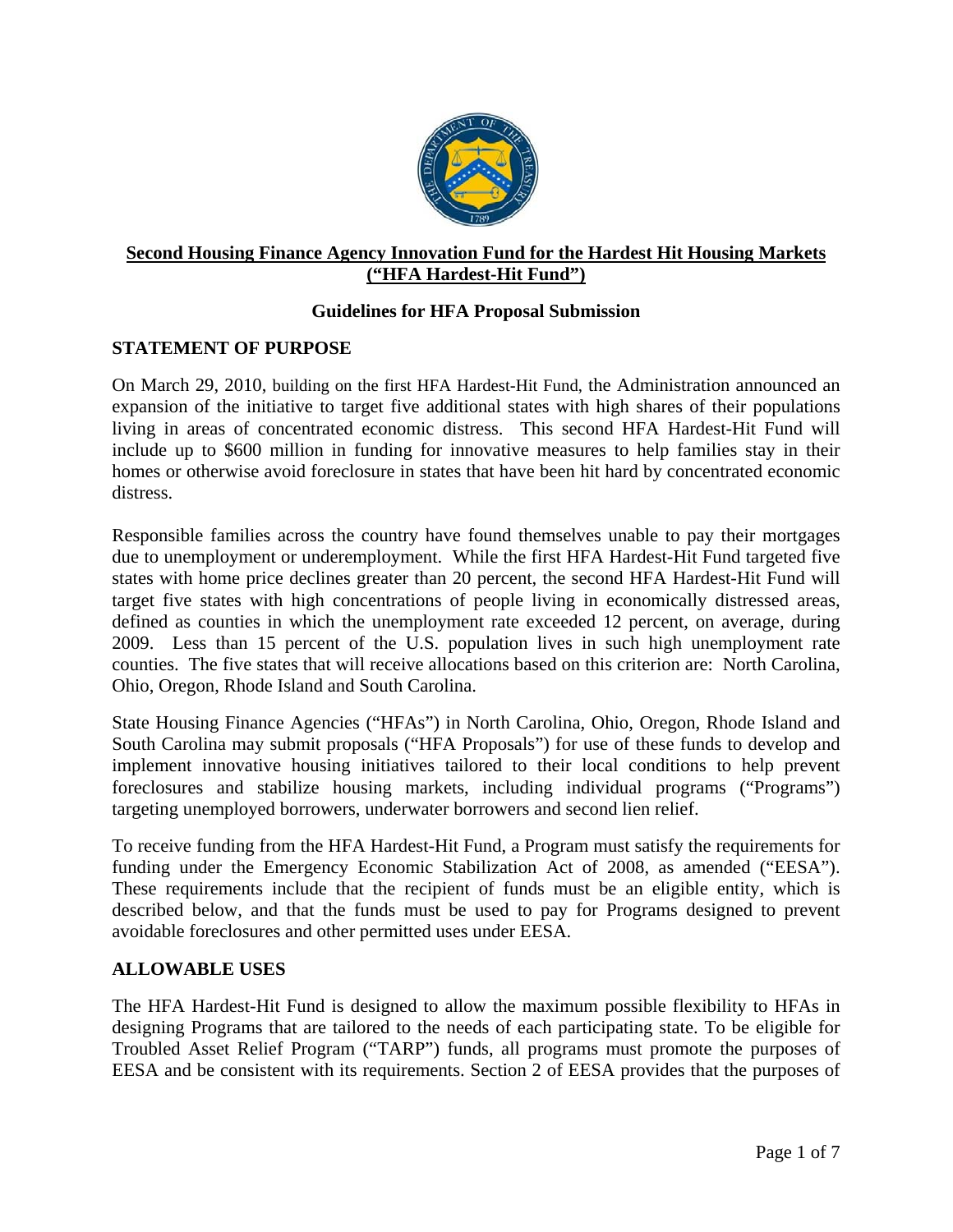EESA are to restore liquidity and stability to the financial system and to use TARP funds in a manner that, among other things:

- Protects home values;
- Preserves homeownership and promotes jobs and economic growth; and
- Provides public accountability.

The objective of the HFA Hardest-Hit Fund is to allow HFAs to develop creative, effective approaches that consider local conditions. To provide guidance to HFAs in designing Programs, Treasury has outlined below some of the possible types of transactions that would meet the requirements of EESA. States are encouraged to submit proposals that provide targeted relief to areas or localities with high concentrations of economic distress. Efforts could include:

- a. **Unemployment Programs** Programs may provide for assistance to unemployed borrowers to help them avoid preventable foreclosures.
- b. **Mortgage Modifications**  Programs may provide for mortgage modification of loans held by HFAs or other financial institutions or provide incentives for servicers or investors to modify loans.
- c. **Mortgage Modifications with Principal Forbearance**  Programs may provide for paying down all or a portion of an overleveraged loan and taking back a note from the borrower for that amount in order to facilitate additional modifications.
- d. **Short Sales / Deeds-In-Lieu of Foreclosure**  Programs may provide for assistance with short sales and deeds-in-lieu of foreclosure in order to prevent avoidable foreclosures.
- e. **Principal Reduction Programs for Borrowers with Severe Negative Equity** Programs may provide incentives for financial institutions to write-down a portion of unpaid principal balance for homeowners with severe negative equity.
- f. **Second Lien Reductions** Programs may provide incentives to reduce or modify second liens.

This is not meant to be an exhaustive list of acceptable transactions. Other innovations and transaction types (including programs that complement the Making Home Affordable Program) will be evaluated on a case-by-case basis for compliance with EESA. Treasury may publicly announce additional types of transactions that would meet the requirements of EESA.

For Programs designed to help individual homeowners, the target population should be limited to residences with unpaid principal balances equal to or less than the current GSE conforming limit of up to  $$729,750$ <sup>[1](#page-1-0)</sup>. HFAs may target low and moderate income borrowers at their discretion consistent with that HFA's state enabling legislation.

Each Program must be in full compliance with, all federal, state, and local laws, including, but not limited to, the Equal Credit Opportunity Act and the Fair Housing Act, which prohibit

<span id="page-1-0"></span><sup>&</sup>lt;sup>1</sup> Maximum loan limit for one unit dwelling. 2 units = \$934,200; 3 units = \$1,129,250; 4 units = \$1,404,400.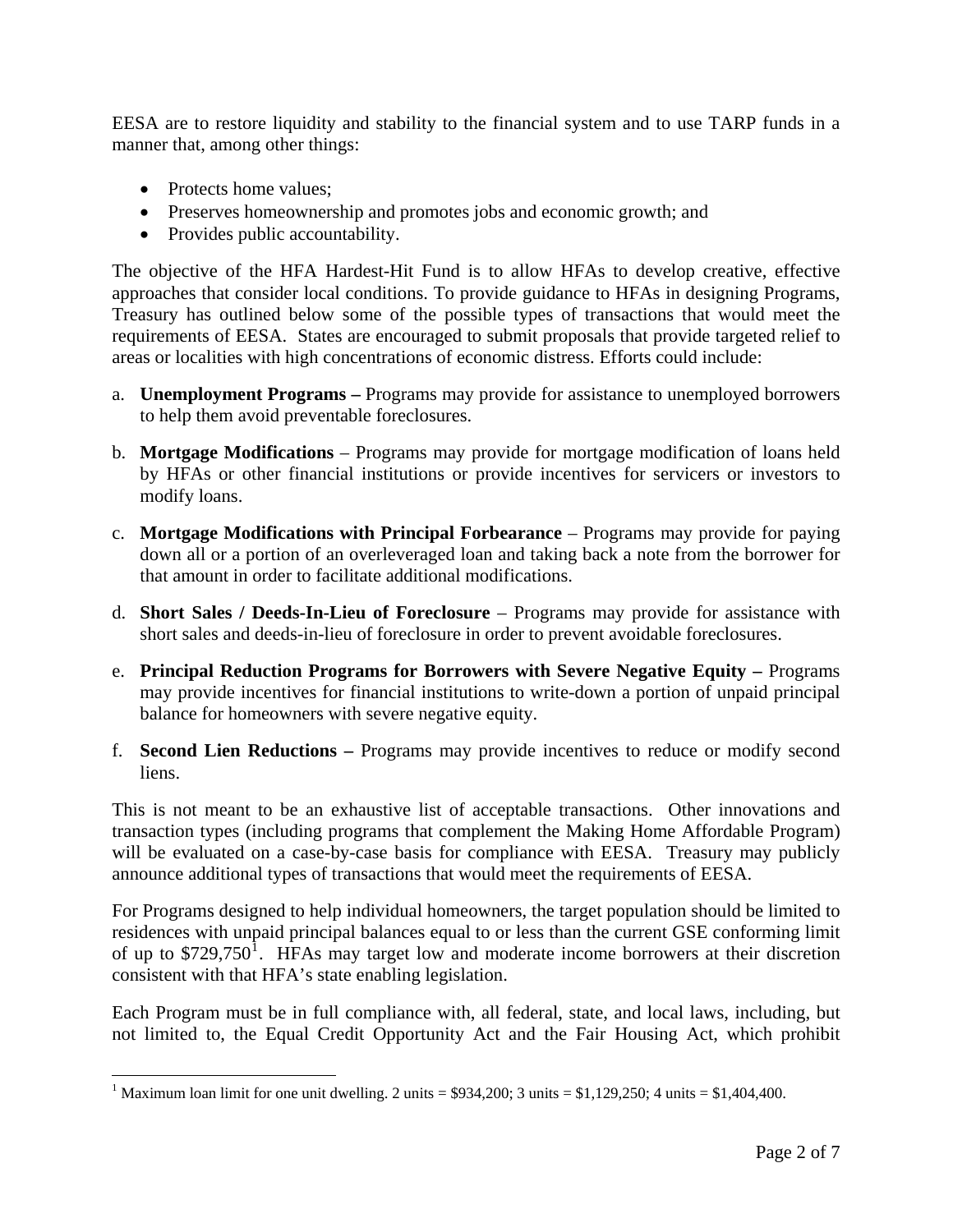discrimination on a prohibited basis in connection with mortgage transactions. Mortgage modification programs are subject to the fair lending laws and HFAs should ensure that the Programs do not treat a borrower less favorably than other borrowers on grounds such as race, religion, national origin, sex, marital or familial status, age, ability, or receipt of public assistance income in connection with any Program.

# **ELIGIBLE ENTITY**

The HFA Hardest-Hit Fund has been designated specifically for implementation by state HFAs. To receive funds, each recipient of funding from the HFA Hardest-Hit Fund (each, an "Eligible Entity") must be a "financial institution," as that term is defined in EESA. Specifically, Section 3(5) of EESA defines "financial institution" as:

"FINANCIAL INSTITUTION.—The term ''financial institution" means any institution, including but not limited to a bank, savings association, credit union, security broker or dealer, or insurance company, established and regulated under the laws of the United States or any State, territory, or possession of the United States, the District of Columbia, Commonwealth of Puerto Rico, Commonwealth of Northern Mariana Islands, Guam, American Samoa, or the United States Virgin Islands, and having significant operations in the United States, but excluding any central bank of, or institution owned by, a foreign government."

Accordingly, an Eligible Entity must be a regulated entity that is incorporated separately from the state government itself, such as a corporation (private or public) or similar entity formed or incorporated under state law, which has the corporate power to receive funds from Treasury in respect of the HFA Hardest-Hit Fund and to work with the related state HFA in implementing that state's HFA Proposal(s). Agencies of state governments are not considered Eligible Entities for purposes of the HFA Hardest-Hit Fund. The Eligible Entity may be an existing entity or it may be newly-formed for the purpose of implementing the HFA Hardest-Hit Fund. Prior to receiving funds through the HFA Hardest-Hit Fund, each Eligible Entity will need to be approved as a "financial institution" under EESA by Treasury in its sole discretion. Additionally, Eligible Entities will be required to enter into an agreement ("Participation Agreement") with Treasury (or Treasury's agent), which must qualify as a "financial instrument" under EESA by Treasury. The Participation Agreement will include, among other provisions, reporting and compliance requirements as more fully described below under "Reporting" and "Compliance and Monitoring."

# **HFA PROPOSAL REQUIREMENTS**

All HFAs must submit an HFA Proposal organized into the following sections:

**Section One:** The first section should clearly outline the overall strategy for utilizing the funding and:

- a. Briefly describe each of the proposed Programs (if more than one) to be funded by this initiative, explaining how they fit together and will be implemented, including an overview of the expected costs (broken out by incentive and administrative costs) and benefits.
- b. Describe how the strategy will help prevent foreclosure and stabilize housing markets.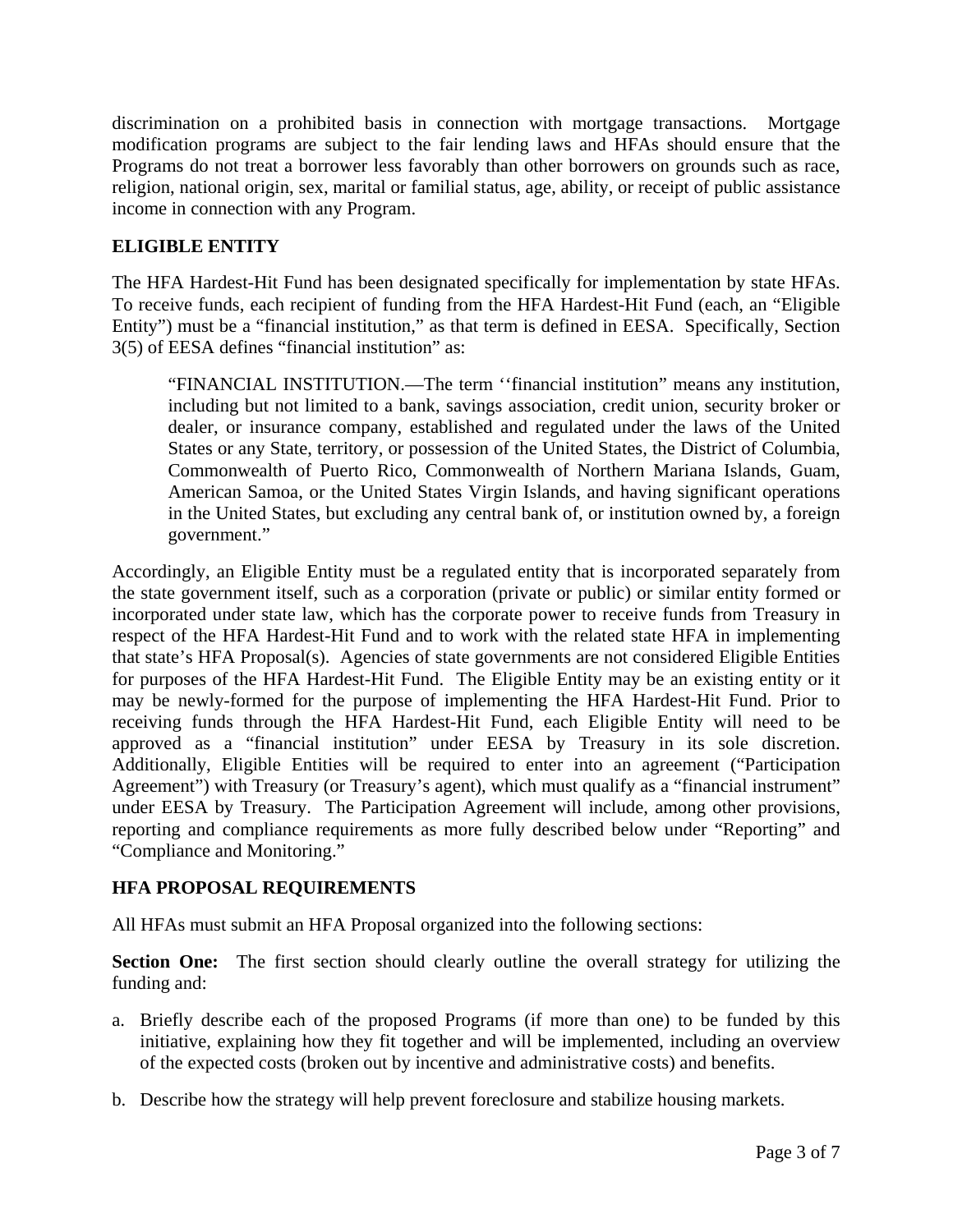c. If more than one Program is proposed, describe how available funding is expected to be allocated among Programs.

**Section Two:** The HFAs should provide a detailed business plan for each individual Program proposal for the HFA Hardest-Hit Fund. Each business plan should include the following sections. Throughout the life of the HFA Hardest-Hit Fund program, Eligible Entities will be able to adopt new Programs and / or re-allocate funding across Programs based on Program performance subject to review and approval by Treasury.

- a. **Overview of Program** The HFA should provide detailed information about the intended purpose and scope of the Program, including the specific problems that the Program will address as well as the specific goals for the Program and how progress toward these goals will be measured.
- b. **Population served and allocation methodology**  The HFA should provide detailed information about the estimated number of households that the Program will target, including a geographic breakdown or other targeting, if applicable. In addition, the HFA should provide a timeline in which it expects the Eligible Entity to deploy the funds. The HFA should identify any anticipated Program implementation obstacles and provide a related mitigation plan. The HFA should describe how funds will be leveraged by additional resources, if applicable (e.g., interaction with existing programs at the state or federal level or other proposed Programs).
- c. **Demonstration of capacity to implement** The HFA should provide background information on its organizational capacity to implement the Program, including the experiences of key staff members, necessary compliance infrastructure, audit and internal controls, fraud risk mitigation, reporting protocols, systems infrastructure and necessary funding and implementation mechanisms. If the HFA has implemented or sponsored a similar or identical program in the past, the HFA should provide metrics regarding efficacy, where possible.
- d. **Localization to help areas with concentrated economic distress**  The HFA should provide detailed information about how the program will target counties or municipalities with the high concentrations of economic distress. The HFA should identify those local areas to receive a substantial majority of the program funds, and should provide (to the extent available) statistics on unemployment or other metrics of economic distress in these areas.
- e. **Staffing and business partners** The HFA should provide a detailed staffing plan for the Program, including the use of outside partnership organizations, if applicable. The HFA should explain how the Eligible Entity will be managed (and / or staffed) by the HFA. The HFA should list any key partners that will be part of the Program and detail their roles, expertise and relationship to the HFA and expected level of compensation. The HFA should detail any agreements or other outside business relationships related to the Program.
- f. **Administrative expenses** The HFA should include an estimate of administrative expenses (including expenses associated with staffing and business partners from paragraph e above) required to implement the Program, including a detailed expenditure timeline.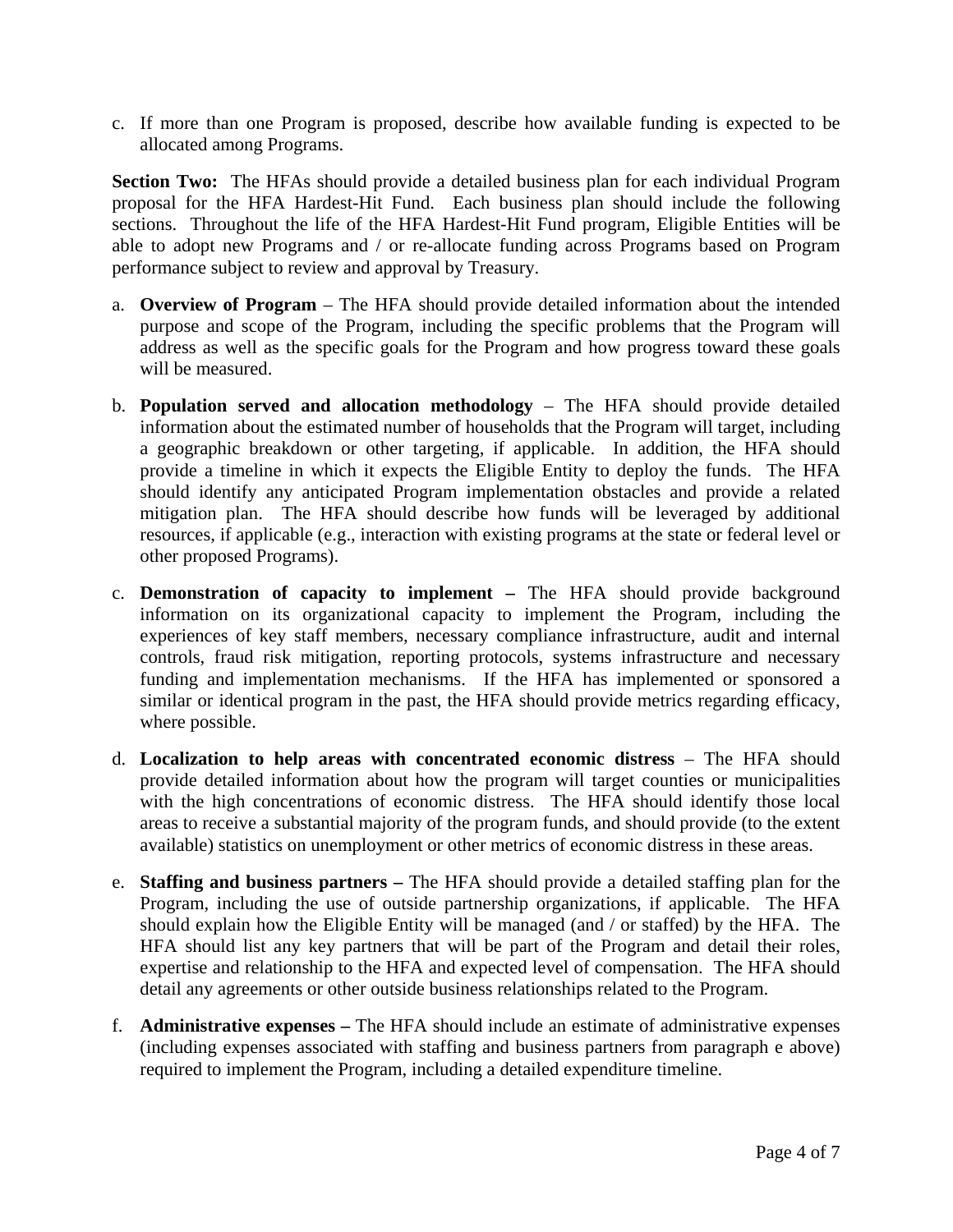- g. **Overview of risk management / fraud prevention** The HFA should provide a plan for minimizing Program and fraud risk, including details related to monitoring and auditing. The HFA should incorporate such risk management and fraud prevention strategies into the overall compliance plan (see Compliance and Monitoring below).
- h. **Tracking / reporting**  The HFA should describe its proposed methodology for measuring Program progress, including key performance measurements, frequency of reporting and tracking systems to measure progress against goals (see Reporting below).

# **REPORTING**

HFAs will be required to develop and maintain operational and performance metrics, have a detailed financial reporting system, and track homeowners helped through its Programs. HFAs will report data to Treasury on a periodic basis, including metrics used to measure Program effectiveness against stated objectives. Treasury may request that the HFA modify the proposed performance measures or seek additional metrics as necessary. In its HFA Proposal, the HFA should provide details about how it plans to collect, archive and report performance and financial data, including systems integration requirements, if any, and how it will handle interim reporting, if necessary, until systems are in place and/or projects are implemented. Treasury may make any or all data reported by an HFA available to the public.

# **COMPLIANCE AND MONITORING**

HFA's and Eligible Entities will be required to comply with all requirements under EESA, including but not limited to, allowing full compliance and oversight by Treasury, the Comptroller General of the United States, Government Accountability Office, Congressional Oversight Panel, and the Special Inspector General of the Troubled Asset Relief Program as to the application of any EESA funds. All books, communications and records regarding the use of EESA funds must be available for review by any of these entities upon request.

In addition, HFAs will be required to design Program(s), establish monitoring mechanisms, and implement a system of internal controls which minimize the risk of fraud, mitigate conflicts of interest, and maximize operational efficiency and effectiveness. A system of internal controls should encompass the entities' processes, their business partnerships and relationships and any constituency being aided through these Programs. The entities will be required to test, certify, and provide an independent verification of the effectiveness of these controls at least annually including an assessment prior to program launch to ensure Eligible Entities have taken appropriate steps to meet program objectives, as well as to provide audited financial statements to Treasury.

# **ADMINISTRATIVE EXPENSES**

Eligible Entities will be eligible to receive funds for administrative expenses necessary to achieve the Program goals and as approved by Treasury. Further details regarding administrative expense payments will be provided prior to final approval of an HFA Proposal.

# **INSTRUCTIONS FOR SUBMITTING HFA PROPOSALS**

Deadline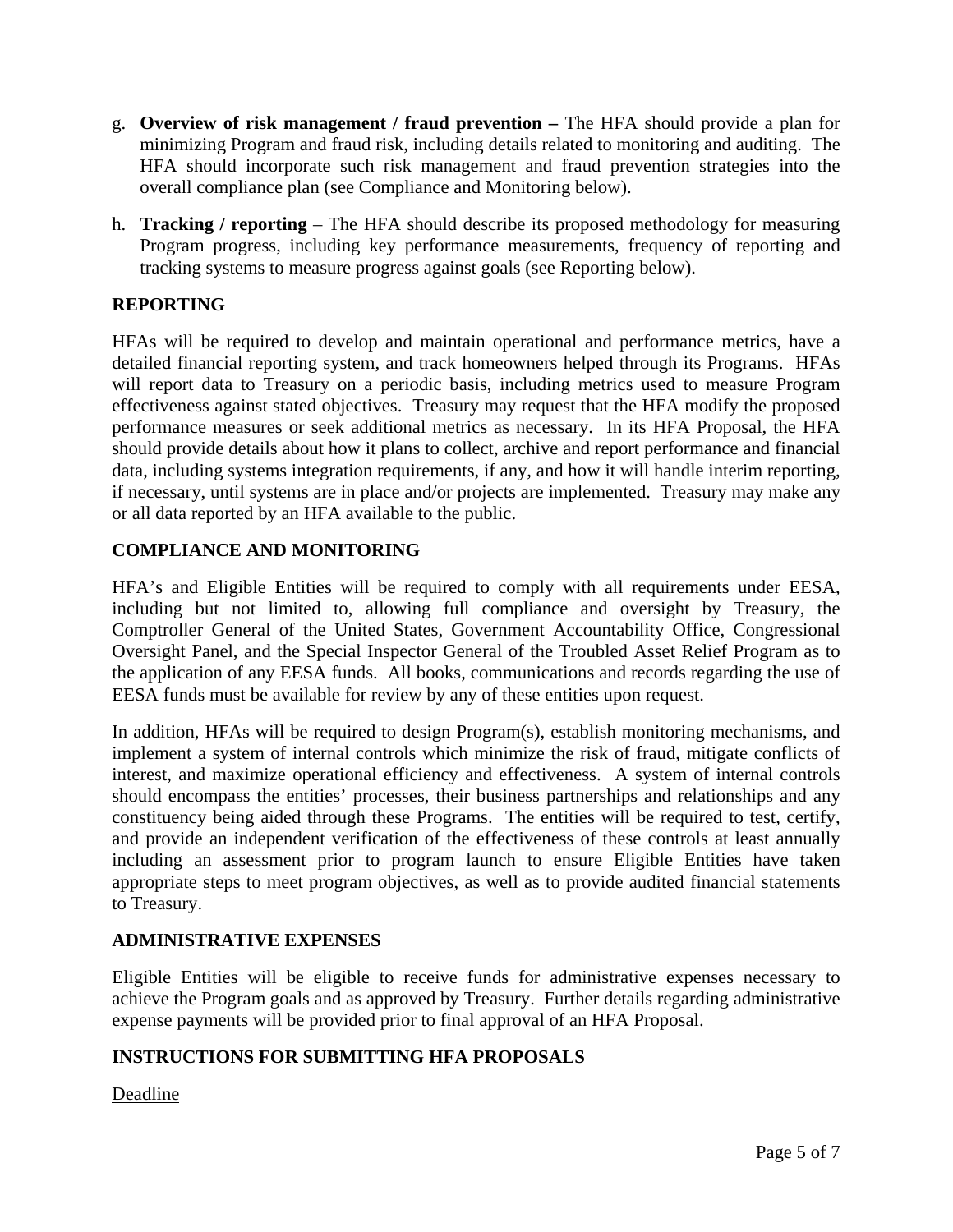HFA Proposals must be received no later than by 5:00 p.m. EST on June 1, 2010 (Treasury will confirm receipt).

#### Format

Each HFA Proposal must include a one-page cover letter that provides: (i) the name, title, mailing address, e-mail address, and office and mobile phone numbers of the individual designated to receive communications from Treasury; and (ii) a certification statement that the HFA: (a) understands and agrees to the terms set forth in these guidelines; and (b) understands and agrees to the confidentiality provisions below.

HFA Proposals may not exceed 50, one-sided pages, prepared in 12-point, Times Roman font with 1 inch margins. HFA Proposals must not include other documents or attachments including but not limited to generic marketing or sales information unless directly related to the ability of the HFA to execute the proposed plan(s). HFA Proposals must not rely on cross-references to other documents or websites.

#### Delivery

Each HFA Proposal must be submitted via email in PDF format to [HFAInnovation@do.treas.gov.](mailto:HFAInnovation@do.treas.gov)

#### Treasury Review

HFA Proposals will be reviewed by an interdisciplinary committee within Treasury. The primary purpose of the review is to confirm that HFA Proposals adhere to the requirements of EESA and these guidelines. Treasury may contact the HFA with questions as part of its review and may require the HFA to submit additional information. Treasury will notify the HFA entity's designated individual once the plan is approved.

#### Communication with Treasury

HFAs are responsible for and encouraged to seek clarification on any aspect of these guidelines that the HFA does not fully understand. All questions should be directed to: [HFAInnovation@do.treas.gov.](mailto:HFAInnovation@do.treas.gov)

Treasury, in its sole discretion, may respond orally or in writing to any question(s) submitted by an HFA or about an HFA's Proposal. Substantive questions should be submitted as soon as possible. No information gained from any communication may be considered in any way binding or limiting on Treasury.

Treasury considers any information provided to an HFA in evaluating its HFA Proposal to be strictly confidential and must not disclose any communication from Treasury to any party outside the HFA's organization, nor may correspondence from Treasury be duplicated, used or disclosed in whole or in part for any purpose other than to prepare an HFA Proposal, without the express prior written consent of Treasury.

#### Other Terms and Conditions